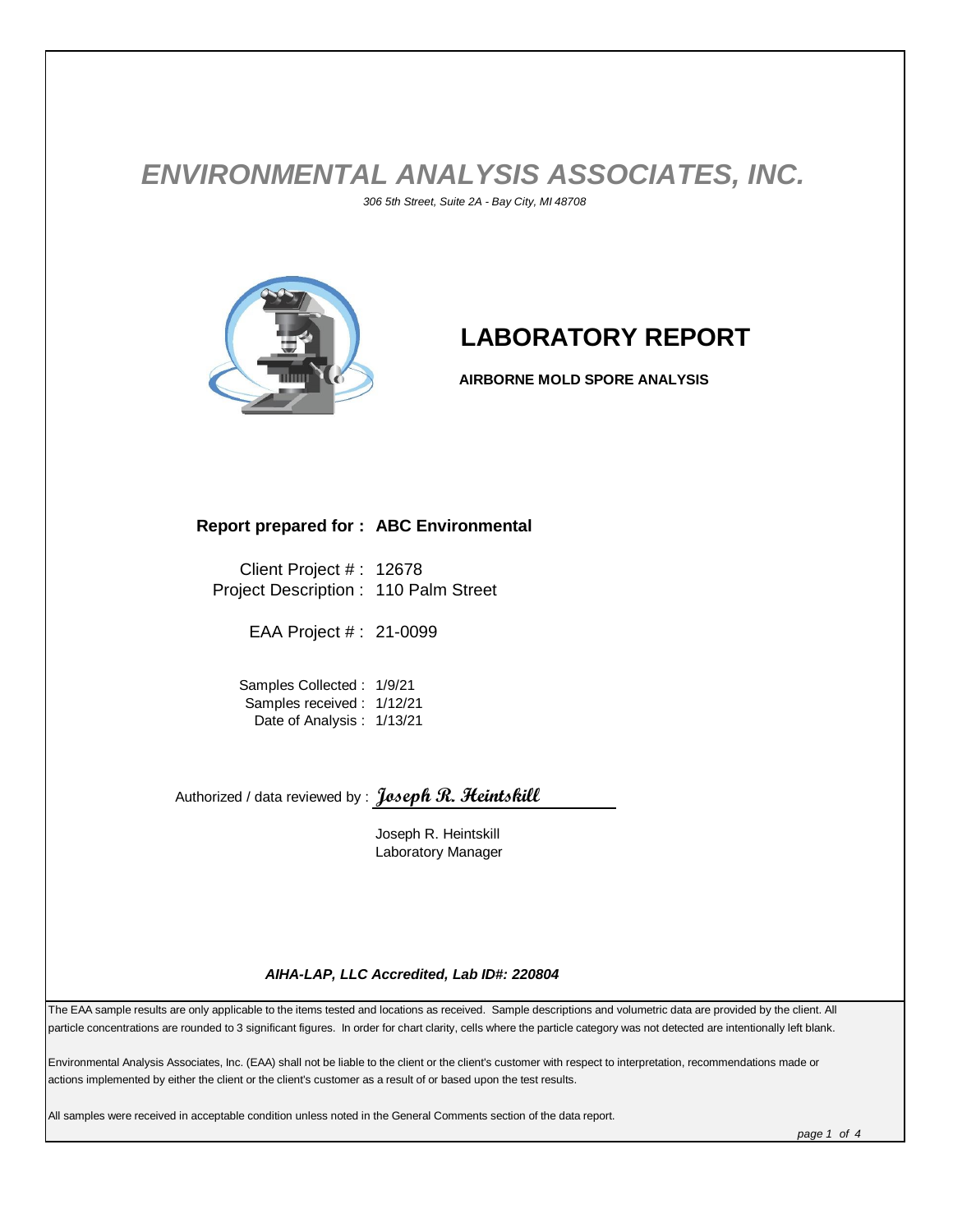|                                                                                                                                                             | ENVIRONMENTAL ANALYSIS ASSOCIATES, INC. |                                                                                         | - 306 5th Street, Suite 2A                        | $\sim$ $-$    | Bay City, MI 48708     |                                           |
|-------------------------------------------------------------------------------------------------------------------------------------------------------------|-----------------------------------------|-----------------------------------------------------------------------------------------|---------------------------------------------------|---------------|------------------------|-------------------------------------------|
|                                                                                                                                                             |                                         | <b>AIRBORNE MOLD SPORE ANALYSIS</b>                                                     |                                                   |               | EAA Method #: MOLD-A01 |                                           |
|                                                                                                                                                             | Client Name: ABC Environmental          |                                                                                         |                                                   |               | Page 2 of 4            |                                           |
| Client Project #: 12678                                                                                                                                     |                                         | Project description: 110 Palm Street                                                    |                                                   |               |                        |                                           |
| Requested by: John Smith                                                                                                                                    |                                         | Date collected: 1/9/21                                                                  |                                                   |               |                        | Sample condition : Acceptable as received |
| EAA Project#: 21-0099                                                                                                                                       |                                         | Sample received: 1/12/21                                                                |                                                   |               |                        |                                           |
| <b>Client Sample#</b>                                                                                                                                       | <b>Sample Description / Location</b>    |                                                                                         | <b>Background dust Loading - General Comments</b> |               |                        |                                           |
| 1                                                                                                                                                           | Room 1                                  |                                                                                         | <b>Typical dust</b>                               |               |                        |                                           |
| 2                                                                                                                                                           | Room 2                                  |                                                                                         | <b>Typical dust</b>                               |               |                        |                                           |
| 3<br>4                                                                                                                                                      | Kitchen                                 |                                                                                         | <b>Typical dust</b><br>Atypical dust              |               |                        |                                           |
| 5                                                                                                                                                           | Lobby<br>Outdoor                        |                                                                                         | <b>Typical dust</b>                               |               |                        |                                           |
|                                                                                                                                                             |                                         | AIRBORNE MOLD SPORE CONCENTRATIONS (Cts./m <sup>3</sup> ) -- Spore Trap Sample Analysis |                                                   |               |                        |                                           |
|                                                                                                                                                             |                                         |                                                                                         |                                                   | 3             |                        | High mag. used 500X                       |
| Sample $# \rightarrow$<br>Category                                                                                                                          | 1<br>640                                | 2<br>732                                                                                |                                                   | 2380          | 4<br>6720              | 5 <sub>l</sub><br>23200                   |
| Total Mold Spores (Cts/m <sup>3</sup> )                                                                                                                     |                                         |                                                                                         |                                                   |               |                        |                                           |
| Alternaria                                                                                                                                                  |                                         |                                                                                         |                                                   |               |                        |                                           |
| Aspergillus/Penicillium                                                                                                                                     |                                         |                                                                                         |                                                   | 777           | 5030                   | 91                                        |
| Pigmented Asco & Basidio                                                                                                                                    | 91                                      | 46                                                                                      |                                                   | 91            | 183                    | 1140                                      |
| Mix tiny, hyal Asco & Basidio                                                                                                                               | 457                                     | 686                                                                                     |                                                   | 960           | 1280                   | 21300                                     |
| <b>Botrytis</b>                                                                                                                                             |                                         |                                                                                         |                                                   |               |                        |                                           |
| Chaetomium                                                                                                                                                  |                                         |                                                                                         |                                                   | 46            |                        |                                           |
| Cladosporium                                                                                                                                                | 91                                      |                                                                                         |                                                   | 137           | 229                    | 594                                       |
| Curvularia                                                                                                                                                  |                                         |                                                                                         |                                                   |               |                        |                                           |
| Drechslera/Bipolaris                                                                                                                                        |                                         |                                                                                         |                                                   |               |                        |                                           |
| Epicoccum                                                                                                                                                   |                                         |                                                                                         |                                                   |               |                        |                                           |
| Fusicladium-like                                                                                                                                            |                                         |                                                                                         |                                                   |               |                        |                                           |
| Nigrospora                                                                                                                                                  |                                         |                                                                                         |                                                   |               |                        |                                           |
| Oidium/Peronospora                                                                                                                                          |                                         |                                                                                         |                                                   |               |                        |                                           |
| Pithomyces                                                                                                                                                  |                                         |                                                                                         |                                                   |               |                        | 46                                        |
| <b>Rusts</b>                                                                                                                                                |                                         |                                                                                         |                                                   |               |                        |                                           |
| Smuts / Myxomycetes / Periconia                                                                                                                             |                                         |                                                                                         |                                                   |               |                        | 46                                        |
|                                                                                                                                                             |                                         |                                                                                         |                                                   | 366           |                        |                                           |
| Stachybotrys                                                                                                                                                |                                         |                                                                                         |                                                   |               |                        |                                           |
| Stemphylium                                                                                                                                                 |                                         |                                                                                         |                                                   |               |                        |                                           |
| Torula                                                                                                                                                      |                                         |                                                                                         |                                                   |               |                        |                                           |
| Ulocladium                                                                                                                                                  |                                         |                                                                                         |                                                   |               |                        |                                           |
| Other Hyaline Fungi                                                                                                                                         |                                         |                                                                                         |                                                   |               |                        |                                           |
| Other Fungi                                                                                                                                                 |                                         |                                                                                         |                                                   |               |                        |                                           |
| Unidentified Fungi                                                                                                                                          |                                         |                                                                                         |                                                   |               |                        |                                           |
| Hyphae fragments                                                                                                                                            |                                         |                                                                                         |                                                   | 91            | 137                    | 46                                        |
| Algal / fern spores                                                                                                                                         |                                         |                                                                                         |                                                   |               |                        |                                           |
| Insect parts                                                                                                                                                |                                         |                                                                                         |                                                   |               |                        |                                           |
| POLLEN (Total cts/m3)                                                                                                                                       | not analyzed                            | not analyzed                                                                            |                                                   | not analyzed  | not analyzed           | not analyzed                              |
| Not specified                                                                                                                                               |                                         |                                                                                         |                                                   |               |                        |                                           |
| Pinus / other                                                                                                                                               |                                         |                                                                                         |                                                   |               |                        |                                           |
| <b>COMMON AEROSOLS (cts/m3)</b>                                                                                                                             | not analyzed                            | not analyzed                                                                            |                                                   | not analyzed  | not analyzed           | not analyzed                              |
| Skin cell fragments                                                                                                                                         |                                         |                                                                                         |                                                   |               |                        |                                           |
| Fiberglass fibers                                                                                                                                           |                                         |                                                                                         |                                                   |               |                        |                                           |
| Cellulosic / synthetic fibers                                                                                                                               |                                         |                                                                                         |                                                   |               |                        |                                           |
| Unidentified opaque                                                                                                                                         |                                         |                                                                                         |                                                   |               |                        |                                           |
|                                                                                                                                                             |                                         |                                                                                         |                                                   |               |                        |                                           |
| Mineral / clay soil dust                                                                                                                                    |                                         |                                                                                         |                                                   |               |                        |                                           |
| <b>OTHER PARTICLES (cts/m3)</b>                                                                                                                             | not analyzed                            | not analyzed                                                                            |                                                   | not analyzed  | not analyzed           | not analyzed                              |
| <b>Statistical Parameters</b>                                                                                                                               |                                         |                                                                                         |                                                   |               |                        |                                           |
| Vol. analyzed (m3)-high mag - 500x :                                                                                                                        | 0.022                                   | 0.022                                                                                   |                                                   | 0.022         | 0.022                  | 0.022                                     |
| Detect limit(Cts/m <sup>3</sup> )-high magnification:                                                                                                       | 45.7                                    | 45.7                                                                                    |                                                   | 45.7          | 45.7                   | 45.7                                      |
| % sample analyzed-high magnification:                                                                                                                       | 29%                                     | 29%                                                                                     |                                                   | 29%           | 29%                    | 29%                                       |
| Vol. analyzed(m <sup>3</sup> )/entire sple 150-300x:                                                                                                        | 0.075                                   | 0.075                                                                                   |                                                   | 0.075         | 0.075                  | 0.075                                     |
| * Detection limit (Cts/m <sup>3</sup> )/entire sple:                                                                                                        | 13.3                                    | 13.3                                                                                    |                                                   | 13.3          | 13.3                   | 13.3                                      |
| Note: The "entire sample" detection limit applies to the "large" particle categories analyzed during the low magnification examination of the entire sample |                                         |                                                                                         |                                                   |               |                        |                                           |
| Sample flow rate (lpm):<br>Sample trace length (mm):                                                                                                        | 15.0<br>14.40                           | 15.0<br>14.40                                                                           |                                                   | 15.0<br>14.40 | 15.0<br>14.40          | 15.0<br>14.40                             |
| Microscope field diameter (mm):                                                                                                                             | 0.420                                   | 0.420                                                                                   |                                                   | 0.420         | 0.420                  | 0.420                                     |
|                                                                                                                                                             |                                         |                                                                                         |                                                   |               |                        |                                           |

*Note: Sample results are only applicable to the items tested and locations as received. Sample descriptions and volumetric data are provided by the client. rev.2021-All Clients-1/4/21 Background dust loading criteria (Estimated area%): Typical-low <5%, Typical 5-20%, Atypical, 20-40%, Elevated 40-80%, Overloaded >80%*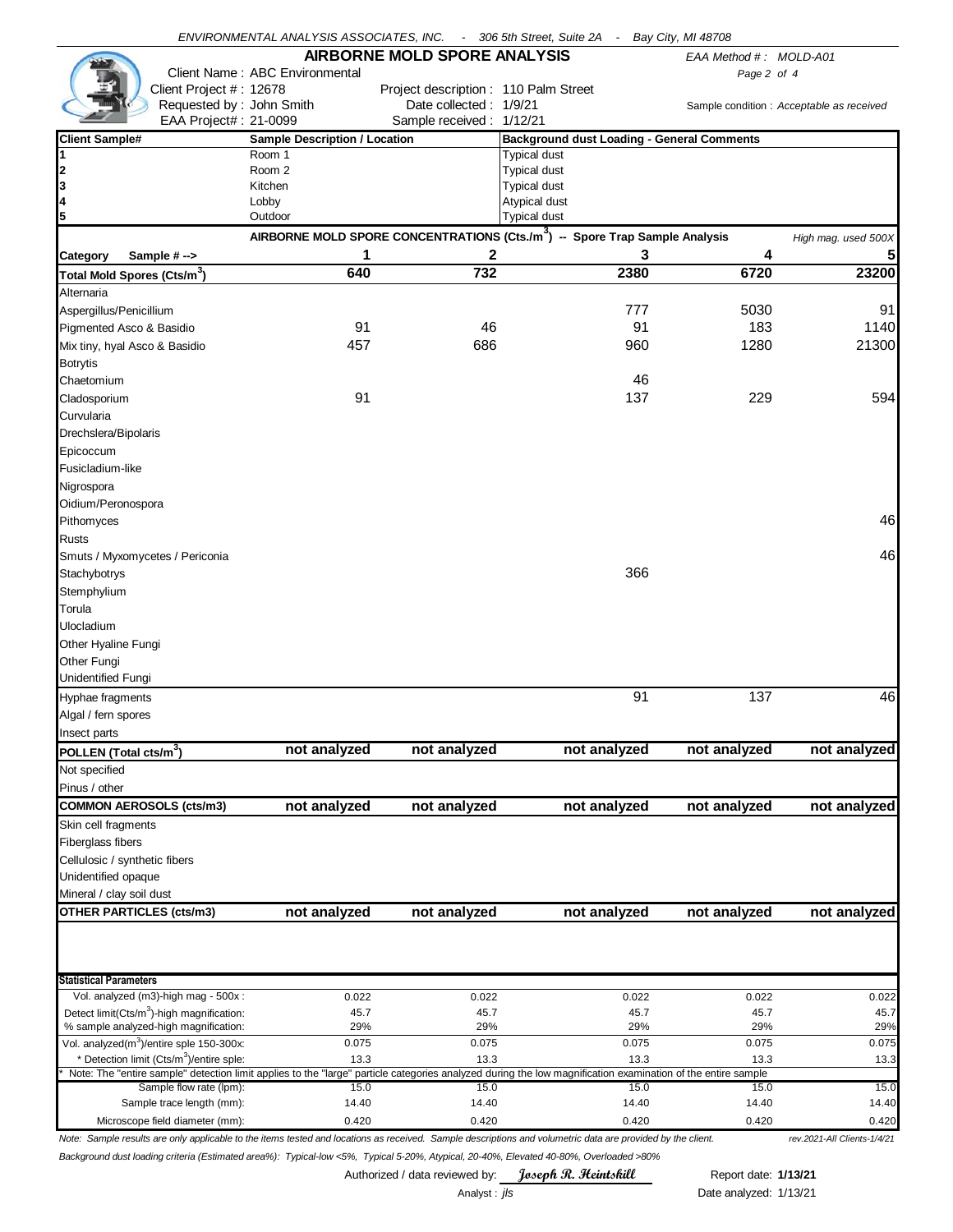### **AIRBORNE MOLD SPORE ANALYSIS** *EAA Method # : MOLD-A01*

**(Mold and Dust Comparison Summary - Cts/m<sup>3</sup>**

**)** *Page 3 of 4*



Client Name : ABC Environmental

Client Project # : 12678 Project description : 110 Palm Street Requested by : John Smith **EAA Project# : 21-0099** 

|                | Mold    |               | Chronic |         |                  |        |           | <b>Fibrous Dust</b>  |            |        | Non-Fibrous dust     |           |
|----------------|---------|---------------|---------|---------|------------------|--------|-----------|----------------------|------------|--------|----------------------|-----------|
| Sample #       | Spores  | Aspergillus / | W.I.    | Outdoor | Hyphae           |        | Skin cell | Min. wool /          | Cellulose/ |        | Unident. Crystalline | Other     |
| Description    | * Total | Penicillium   | Fungi   | Spores  | <b>Fragments</b> | Pollen |           | Fragments Fiberglass | Synthetic  | Opaque | Minerals             | Particles |
|                | 640     |               |         | 640     |                  |        |           |                      |            |        |                      |           |
| Room 1         |         |               |         |         |                  |        |           |                      |            |        |                      |           |
|                |         |               |         |         |                  |        |           |                      |            |        |                      |           |
| $\overline{a}$ | 732     |               |         | 732     |                  |        |           |                      |            |        |                      |           |
| Room 2         |         |               |         |         |                  |        |           |                      |            |        |                      |           |
|                |         |               |         |         |                  |        |           |                      |            |        |                      |           |
| 3              | 2,380   | 777           | 412     | 1,190   | 91               |        |           |                      |            |        |                      |           |
| Kitchen        |         |               |         |         |                  |        |           |                      |            |        |                      |           |
|                |         |               |         |         |                  |        |           |                      |            |        |                      |           |
| $\overline{4}$ | 6,720   | 5,030         |         | 1,690   | 137              |        |           |                      |            |        |                      |           |
| Lobby          |         |               |         |         |                  |        |           |                      |            |        |                      |           |
| 5              | 23,200  | 91            |         | 23,100  | 46               |        |           |                      |            |        |                      |           |
| Outdoor        |         |               |         |         |                  |        |           |                      |            |        |                      |           |
|                |         |               |         |         |                  |        |           |                      |            |        |                      |           |
|                |         |               |         |         |                  |        |           |                      |            |        |                      |           |
|                |         |               |         |         |                  |        |           |                      |            |        |                      |           |
|                |         |               |         |         |                  |        |           |                      |            |        |                      |           |
|                |         |               |         |         |                  |        |           |                      |            |        |                      |           |
|                |         |               |         |         |                  |        |           |                      |            |        |                      |           |
|                |         |               |         |         |                  |        |           |                      |            |        |                      |           |
|                |         |               |         |         |                  |        |           |                      |            |        |                      |           |
|                |         |               |         |         |                  |        |           |                      |            |        |                      |           |
|                |         |               |         |         |                  |        |           |                      |            |        |                      |           |
|                |         |               |         |         |                  |        |           |                      |            |        |                      |           |
|                |         |               |         |         |                  |        |           |                      |            |        |                      |           |
|                |         |               |         |         |                  |        |           |                      |            |        |                      |           |
|                |         |               |         |         |                  |        |           |                      |            |        |                      |           |
|                |         |               |         |         |                  |        |           |                      |            |        |                      |           |

Note: Sample results are only applicable to the items tested and locations as received. Sample descriptions and volumetric data are provided by the client. All individual particle category values are rounded to 3 significant figures. In order to provide chart clarity, measurements where the particle category was not detected are intentionally left blank. This test report shall not be reproduced except in full, without the written approval of the laboratory.

For additional information regarding interpretation of the results, refer to the document "Air Profile Summary Report" which is available at: https://eaalab.com/news-publications/. This reference document is only intended as a preliminary comparison of data collected on your project with historical measurements from other buildings. Final conclusions and interpretation regarding how the tested items apply to site-specific conditions on your project are not provided within this EAA laboratory report, and can only be provided by the IEP or client that conducted the original inspection and sample collection.